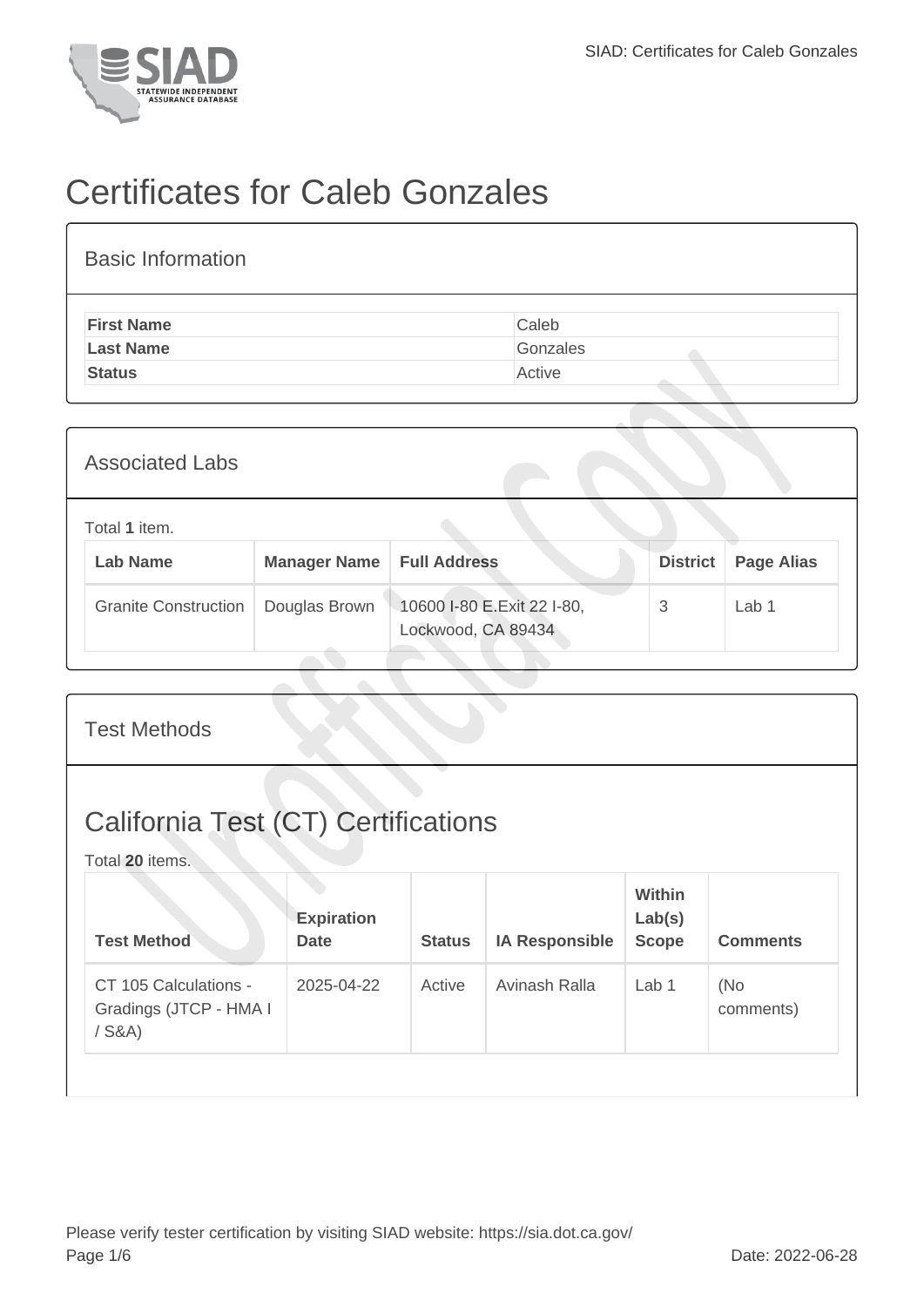

| <b>Test Method</b>                                                                  | <b>Expiration</b><br><b>Date</b> | <b>Status</b>  | <b>IA Responsible</b> | <b>Within</b><br>Lab(s)<br><b>Scope</b> | <b>Comments</b>   |
|-------------------------------------------------------------------------------------|----------------------------------|----------------|-----------------------|-----------------------------------------|-------------------|
| CT 106 Definitions -<br>Specific Gravity (SpG)                                      | 2023-06-30                       | Active         | <b>Jackie Treat</b>   | Lab <sub>1</sub>                        | (No<br>comments)  |
| CT 125 AGG Sampling -<br><b>AGGREGATES (JTCP -</b><br>HMA I / S&A)                  | 2025-04-22                       | Active         | Avinash Ralla         | Lab <sub>1</sub>                        | (No)<br>comments) |
| CT 125 GEN Sampling -<br><b>GENERAL</b>                                             | 2017-04-10                       | <b>Expired</b> | <b>Jackie Treat</b>   | Lab <sub>1</sub>                        | (No)<br>comments) |
| CT 125 HMA Sampling -<br>HMA (JTCP - HMA I)                                         | 2025-04-22                       | Active         | Avinash Ralla         | Lab <sub>1</sub>                        | (No<br>comments)  |
| CT 201 Sample<br>Preparation - Soil and<br>Aggregates (JTCP -<br><b>S&amp;A</b> )   | 2023-06-30                       | Active         | <b>Jackie Treat</b>   | Lab <sub>1</sub>                        | (No)<br>comments) |
| CT 202 Sieve analysis -<br>Fine and Coarse<br>Aggregates (JTCP -<br><b>S&amp;A)</b> | 2017-04-10                       | Expired        | <b>Jackie Treat</b>   | Lab <sub>1</sub>                        | (No)<br>comments) |
| CT 206 SpG &<br>Absorption - Coarse<br>Aggregates                                   | 2017-04-10                       | <b>Expired</b> | <b>Jackie Treat</b>   | Lab <sub>1</sub>                        | (No)<br>comments) |
| CT 211 LA Rattler                                                                   | 2017-04-10                       | Expired        | Jackie Treat          | Lab <sub>1</sub>                        | (No)<br>comments) |
| CT 217 Sand Equivalent<br>$(JTCP - S&A)$                                            | 2017-04-10                       | <b>Expired</b> | Jackie Treat          | Lab 1                                   | (No<br>comments)  |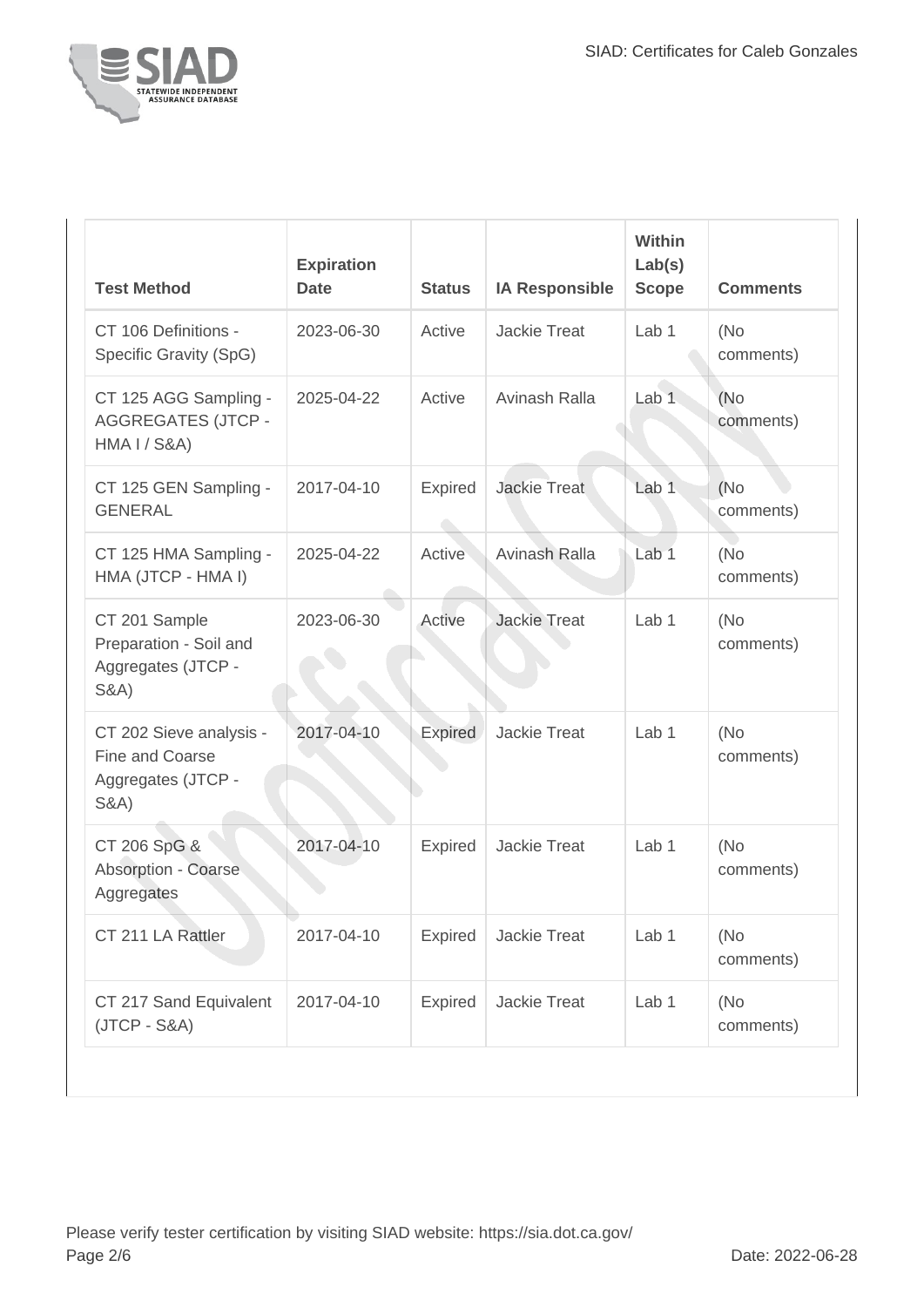

| <b>Test Method</b>                                                               | <b>Expiration</b><br><b>Date</b> | <b>Status</b>  | <b>IA Responsible</b> | <b>Within</b><br>Lab(s)<br><b>Scope</b> | <b>Comments</b>   |
|----------------------------------------------------------------------------------|----------------------------------|----------------|-----------------------|-----------------------------------------|-------------------|
| CT 226 Moisture<br>Content - Soils and<br>Aggregates (JTCP -<br><b>S&amp;A</b> ) | 2017-04-10                       | <b>Expired</b> | <b>Jackie Treat</b>   | Lab <sub>1</sub>                        | (No)<br>comments) |
| CT 227 Cleanness Value<br>$(JTCP - S&A)$                                         | 2017-04-10                       | <b>Expired</b> | <b>Jackie Treat</b>   | Lab <sub>1</sub>                        | (No)<br>comments) |
| CT 229 Durability (JTCP<br>$-S&A)$                                               | 2017-04-10                       | Expired        | <b>Jackie Treat</b>   | Lab <sub>1</sub>                        | (No<br>comments)  |
| CT 234 Uncompacted<br>void - Fine Aggregates                                     | 2017-04-10                       | <b>Expired</b> | <b>Jackie Treat</b>   | Lab <sub>1</sub>                        | (No)<br>comments) |
| CT 235 Flat and<br><b>Elongated Particles</b>                                    | 2017-04-10                       | <b>Expired</b> | <b>Jackie Treat</b>   | Lab <sub>1</sub>                        | (No)<br>comments) |
| CT 306 Reducing<br>Samples of Asphalt<br>Mixtures (JTCP - HMA I)                 | 2025-04-22                       | Active         | Avinash Ralla         | (No lab)                                | (No)<br>comments) |
| CT 308 Bulk SpG and<br>Density - HMA                                             | 2017-04-10                       | Expired        | <b>Jackie Treat</b>   | Lab <sub>1</sub>                        | (No)<br>comments) |
| CT 309 Max SpG and<br>Density - HMA                                              | 2017-04-10                       | Expired        | <b>Jackie Treat</b>   | Lab <sub>1</sub>                        | (No)<br>comments) |
| CT 370 Moisture<br>Content by Microwave                                          | 2017-04-10                       | <b>Expired</b> | Jackie Treat          | Lab 1                                   | (No<br>comments)  |
| CT 382 AC Content by<br>Ignition Oven                                            | 2017-04-10                       | <b>Expired</b> | <b>Jackie Treat</b>   | Lab 1                                   | (No<br>comments)  |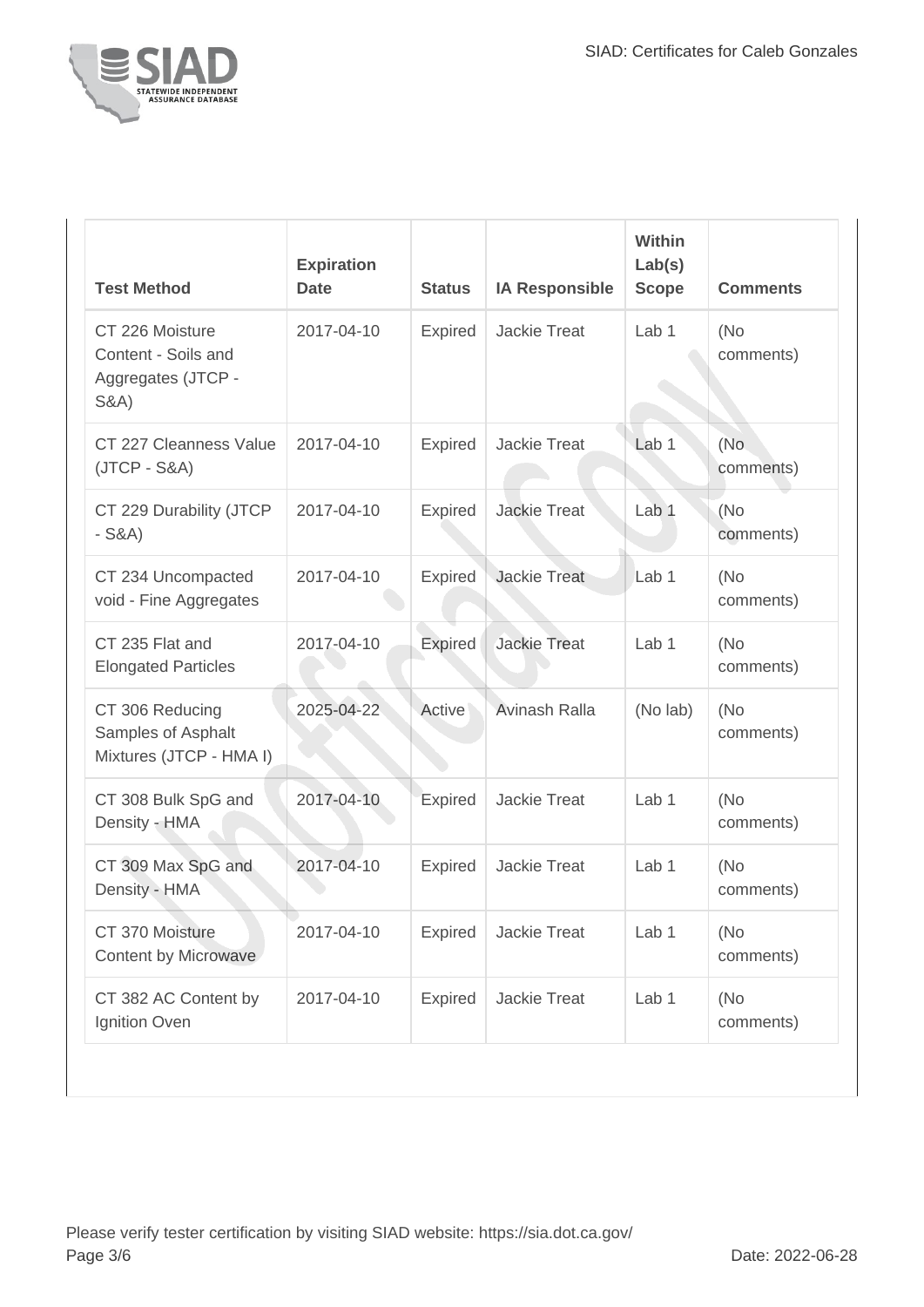

## AASHTO/ASTM Proficiencies

Total **18** items.

| <b>Test Method</b>                                                                               | <b>Expiration</b><br><b>Date</b> | <b>Status</b> | <b>IA Responsible</b> | <b>Within</b><br>Lab(s)<br><b>Scope</b> | <b>Comments</b>   |
|--------------------------------------------------------------------------------------------------|----------------------------------|---------------|-----------------------|-----------------------------------------|-------------------|
| <b>AASHTO T11 Sieve</b><br>Analysis (Washing) -<br>Fine Aggregates (JTCP -<br>HMA <sub>I</sub> ) | 2025-04-22                       | Active        | Avinash Ralla         | (No lab)                                | (No<br>comments)  |
| <b>AASHTO T27 Sieve</b><br>Analysis - Fine and<br>Coarse Aggregates<br>(JTCP - HMA I)            | 2025-04-22                       | Active        | Avinash Ralla         | (No lab)                                | (No<br>comments)  |
| AASHTO R47 Reducing<br>Samples of HMA (JTCP<br>$-HMA I)$                                         | 2025-04-22                       | Active        | Avinash Ralla         | (No lab)                                | (No<br>comments)  |
| AASHTO R76 Reducing<br>Samples of Agg (JTCP -<br>HMA I)                                          | 2025-04-22                       | Active        | Avinash Ralla         | (No lab)                                | (No<br>comments)  |
| AASHTO T84 SpG &<br>Absorption - Fine<br>Aggregates                                              | 2017-04-10                       | Expired       | <b>Jackie Treat</b>   | (No lab)                                | (No<br>comments)  |
| AASHTO T85 SpG &<br>Absorption - Coarse<br>Aggregates                                            | 2017-04-10                       | Expired       | <b>Jackie Treat</b>   | (No lab)                                | (No<br>comments)  |
| <b>AASHTO T166 Bulk</b><br>SpG of Compacted HMA<br>- SSD (JTCP - HMA II)                         | 2025-04-07                       | Active        | Dalton<br>LaBoskey    | (No lab)                                | (No)<br>comments) |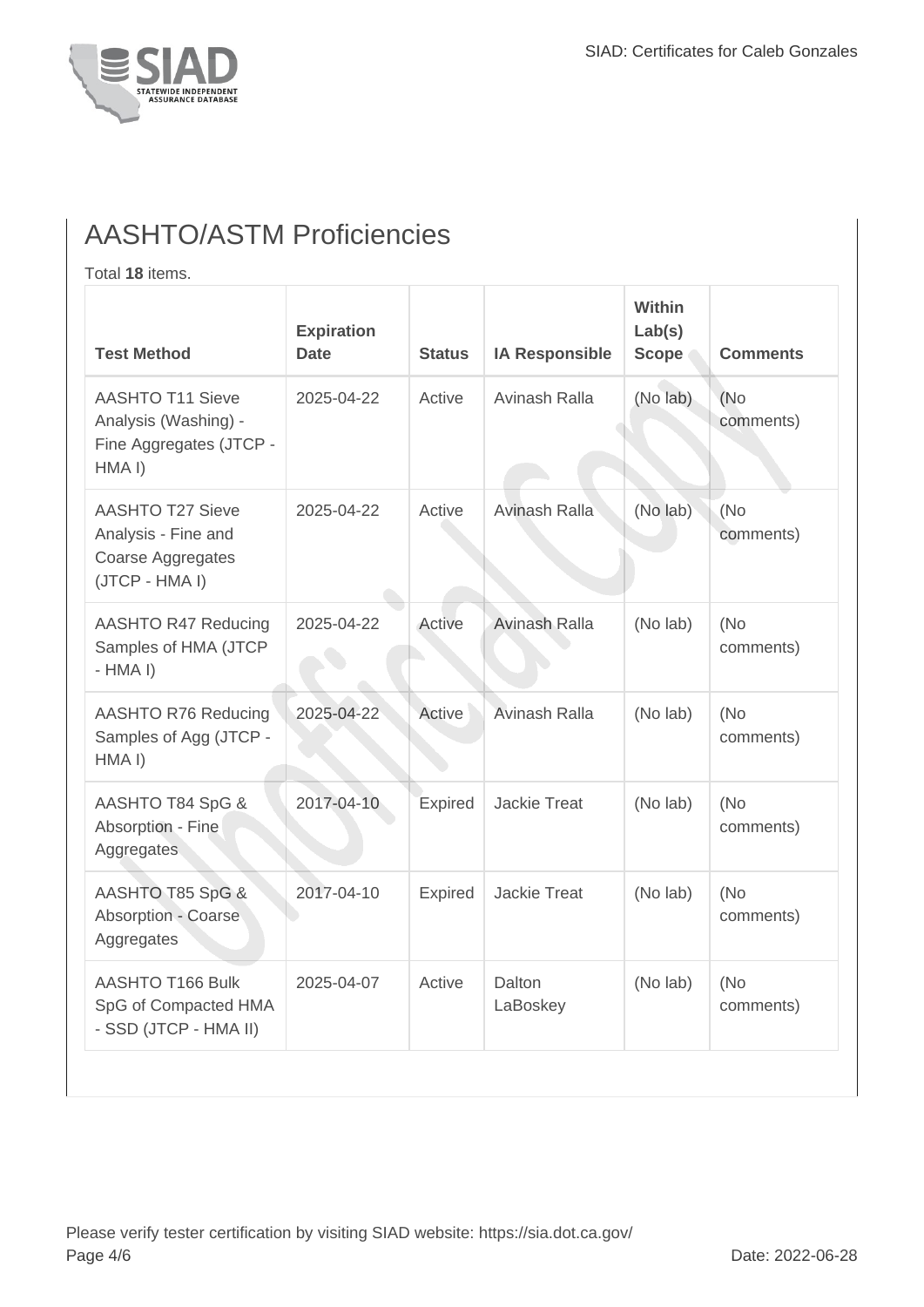

| <b>Test Method</b>                                                           | <b>Expiration</b><br><b>Date</b> | <b>Status</b>  | <b>IA Responsible</b> | Within<br>Lab(s)<br><b>Scope</b> | <b>Comments</b>   |
|------------------------------------------------------------------------------|----------------------------------|----------------|-----------------------|----------------------------------|-------------------|
| AASHTO T176 Sand<br>Equivalent (JTCP - HMA<br>$\vert$                        | 2025-04-22                       | Active         | Avinash Ralla         | (No lab)                         | (No<br>comments)  |
| AASHTO T209 Max SpG<br>and Density - HMA<br>(JTCP - HMA II)                  | 2025-04-07                       | Active         | Dalton<br>LaBoskey    | (No lab)                         | (No<br>comments)  |
| AASHTO T255<br>Evaporable Moisture<br>Content (JTCP - HMA I)                 | 2025-04-22                       | Active         | Avinash Ralla         | (No lab)                         | (No<br>comments)  |
| AASHTO T269 Percent<br>Air Voids - HMA (JTCP -<br>HMA II)                    | 2025-04-07                       | Active         | Dalton<br>LaBoskey    | (No lab)                         | (No)<br>comments) |
| <b>AASHTO T275 Bulk</b><br>SpG - HMA (JTCP -<br>HMA II)                      | 2025-04-07                       | Active         | Dalton<br>LaBoskey    | (No lab)                         | (No<br>comments)  |
| <b>AASHTO T283 Moisture</b><br>Induced Damage (TSR)                          | 2017-04-10                       | <b>Expired</b> | <b>Jackie Treat</b>   | (No lab)                         | (No)<br>comments) |
| <b>AASHTO T304</b><br>Uncompacted Void -<br>Fine Aggregate                   | 2017-04-10                       | Expired        | <b>Jackie Treat</b>   | (No lab)                         | (No)<br>comments) |
| AASHTO T308 AC<br>Content (Ignition Oven) -<br>HMA (JTCP - HMA II)           | 2025-04-07                       | Active         | Dalton<br>LaBoskey    | (No lab)                         | (No<br>comments)  |
| <b>AASHTO T329 Moisture</b><br>Content (Oven Method) -<br>HMA (JTCP - HMA I) | 2025-04-22                       | Active         | Avinash Ralla         | (No lab)                         | (No<br>comments)  |